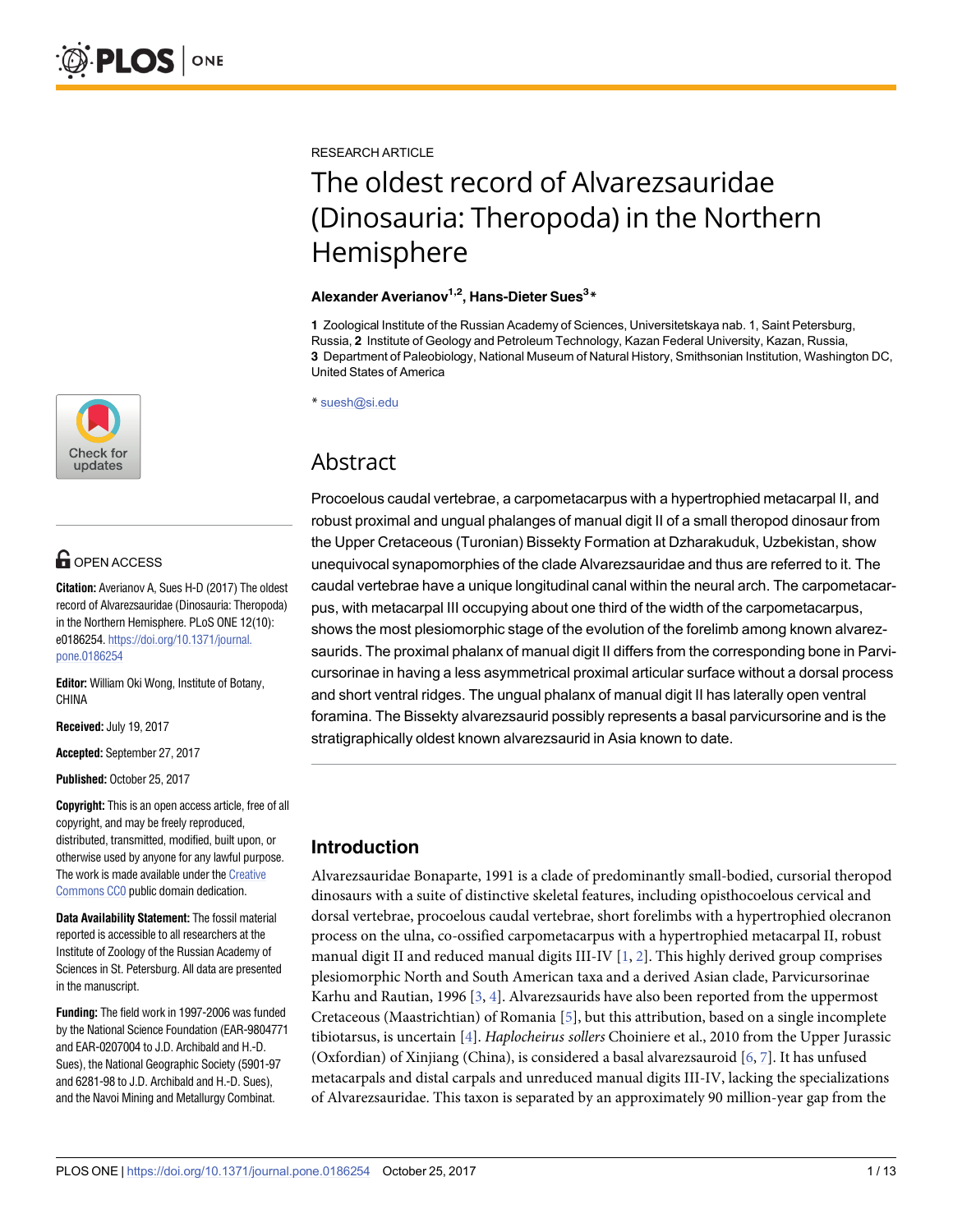The laboratory research by AA received support from the Russian Scientific Fund (14-14-00015).

ONE

<span id="page-1-0"></span>PLOS I

**Competing interests:** The authors have declared that no competing interests exist.

Late Cretaceous alvarezsaurids in Asia, and the early stages of the evolutionary transformation of the highly modified manus of alvarezsaurids remain undocumented. The oldest known South American alvarezsaurid, the Turonian (~90 Mya) *Patagonykus puertai* Novas, 1994, already has a specialized forelimb with a modified humerus, forearm, and second manual digit [\[2](#page-11-0), [8](#page-11-0)]. *Patagonykus puertai* differs from Parvicursorinae in the hypertrophied, hook-like proximoventral process of manual phalanx II-1. This possibly suggests a somewhat different use of the functionally monodactyl hand in *Patagonykus puertai* and the Asian Parvicursorinae. The stratigraphically oldest previously reported records of Alvarezsauridae in Asia are from the Coniacian-Santonian Majiacun Formation of Henan (China) (Table 1). An isolated fibula from the Coniacian-Santonian Iren Dabasu Formation of Inner Mongolia (China) has been referred to Alvarezsauridae [[1\]](#page-11-0) (see [\[9\]](#page-11-0) concerning the stratigraphic age of the Iren Dabasu Formation). However, this bone more likely belongs to an avimimid oviraptorosaurian, which is common in these deposits [\[4\]](#page-11-0). Here we report the discovery of alvarezsaurid remains in the Turonian Bissekty Formation of Uzbekistan. The new specimens are stratigraphically oldest known records of this clade in Asia and the Northern Hemisphere. They include carpometacarpi that document a previously unknown stage in the forelimb evolution among Alvarezsauridae.

#### **Methods**

The specimens described here were collected by Lev A. Nesov and colleagues in 1977±1994 and by the URBAC (Uzbekistan/Russian/British/American/Canadian) joint paleontological

| <b>Taxon</b>                                                                                | Country                  | <b>Formation</b>                                      | Age                         | <b>References</b>  |
|---------------------------------------------------------------------------------------------|--------------------------|-------------------------------------------------------|-----------------------------|--------------------|
| Mononykus olecranus Perle et al., 1991                                                      | Mongolia                 | Nemegt Formation (Bugin Tsav)                         | Maastrichtian               | $[21]$             |
| Alvarezsauridae indet.                                                                      | Montana, USA             | <b>Hell Creek Formation</b>                           | Maastrichtian               | [28]               |
| Alvarezsauridae indet.                                                                      | Wyoming, USA             | Lance Formation                                       | Maastrichtian               | [29, 30]           |
| Albertonykus borealis Longrich and Currie, 2009                                             | Alberta, Canada          | Horseshoe Canyon Formation                            | Maastrichtian               | [4]                |
| Bonapartenykus ultimus Agnolin et al., 2012;<br>Alvarezsauridae indet.                      | Argentina                | <b>Allen Formation</b>                                | Campanian-<br>Maastrichtian | [26, 31]           |
| Parvicursor remotus Karhu and Rautian, 1996                                                 | Mongolia                 | Baruungoyot Formation (Khulsan)                       | Campanian                   | $[25]$             |
| Ceratonykus oculatus Alifanov and Barsbold, 2009                                            | Mongolia                 | Baruungoyot Formation (Khermiin<br>Tsav)              | Campanian                   | [32]               |
| Shuvuuia deserti Chiappe et al., 1998*, Kol ghuva Turner<br>et al., 2009**                  | Mongolia                 | Djadokhta Formation (Ukhaa<br>Tolgod, Tugrikin-Shire) | Campanian                   | 22, 33, 34         |
| Linhenykus monodactylus Xu et al., 2011; Linhenykus sp.;<br>Alvarezsauridae indet.          | Inner Mongolia,<br>China | Wulansuhai Formation (Bayan<br>Mandahu)               | Campanian                   | [3, 14, 35,<br>36] |
| Albinykus baatar Nesbitt et al., 2011                                                       | Mongolia                 | Javkhlant Formation                                   | ?SantonianĐ<br>Campanian    | 37                 |
| Alvarezsaurus calvoi Bonaparte, 1991; Achillesaurus<br>manazzonei Martinelli and Vera, 2007 | Argentina                | Bajo de la Carpa Formation                            | Santonian                   | [20, 23]           |
| <i>Xixianykus zhangi</i> Xu et al., 2010                                                    | Henan, China             | <b>Majiacun Formation</b>                             | Conjacian-<br>Santonian     | 27                 |
| Patagonykus puertai Novas, 1994                                                             | Argentina                | Portezuelo Formation                                  | Turonian                    | [2, 8, 24]         |
| Alvarezsauridae indet.                                                                      | Uzbekistan               | <b>Bissekty Formation</b>                             | Turonian                    | This report        |
| Alnashetri cerropoliciensis Makovicky et al., 2012                                          | Argentina                | <b>Candeleros Formation</b>                           | Cenomanian-<br>Turonian     | [38]               |

**Table 1. Spatial and temporal distribution of Alvarezsauridae.**

\* The specimen from Tugrikin-Shire possibly represents a distinct taxon similar to *Parvicursor* [\[4\]](#page-11-0).

\*\* Based on a single articulated pes that may belong to an oviraptorosaurian [[26](#page-12-0)].

<https://doi.org/10.1371/journal.pone.0186254.t001>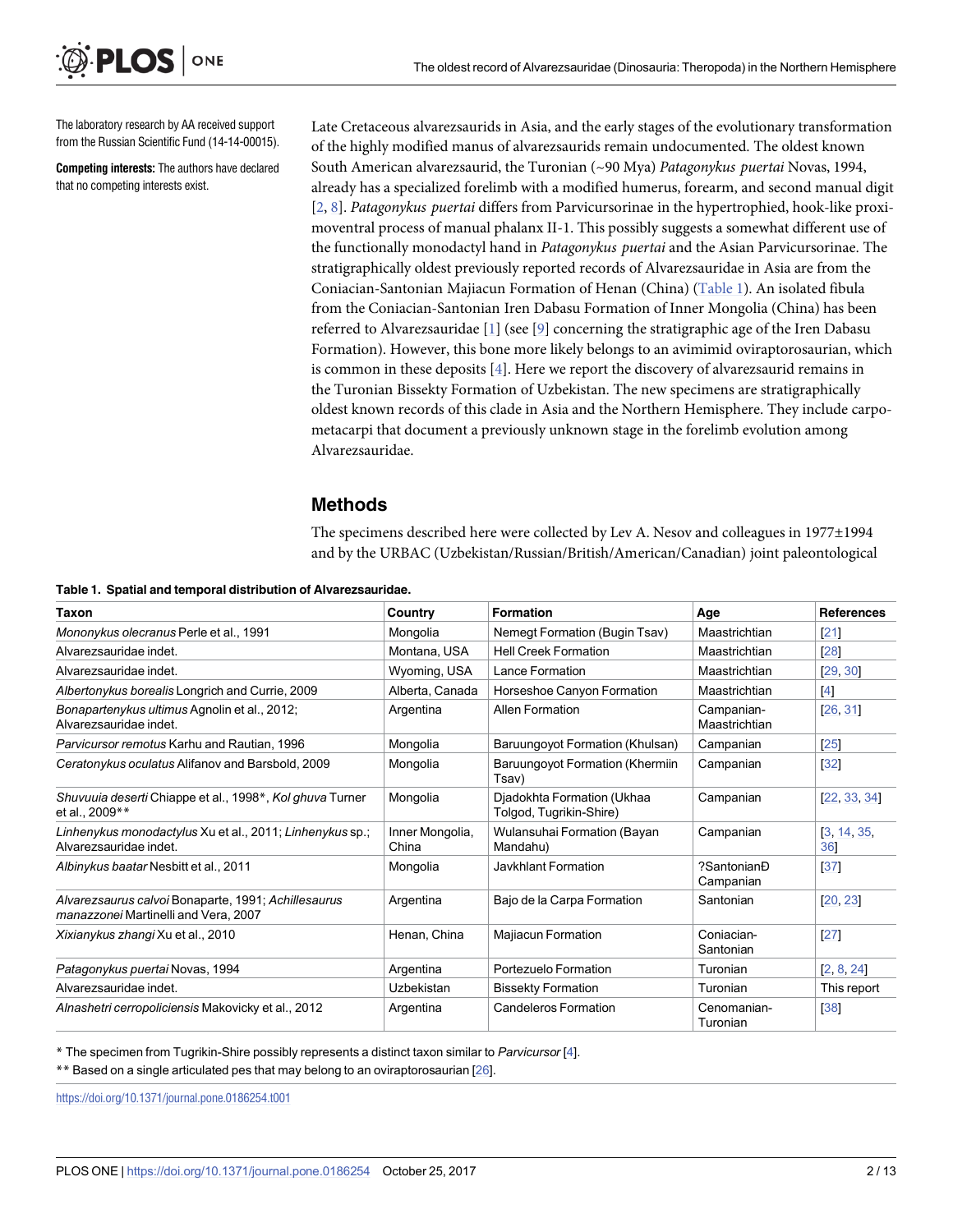expeditions in 1997±2006 in the Turonian Bissekty Formation at Dzharakuduk, central Kyzylkum Desert, Uzbekistan [\[10,](#page-11-0) [11\]](#page-11-0). At Dzharakuduk, the Bissekty Formation is exposed along an escarpment that extends from about 42Ê06'22.60'' N and 62Ê37'09.00'' E to 42Ê 05'44.22" N and 62 $\hat{E}41'06.49''$  E (Fig 1b). The Bissekty Formation (Fig 1c) comprises an up to 80 m thick succession of medium-grained, poorly lithified, cross-bedded fluvial sandstones and clast-supported, well-cemented intraformational conglomerates [[12\]](#page-11-0). The geological age is bracketed using invertebrate fossils from marine units overlying and underlying the Bissekty Formation as well as based on comparisons with the Late Cretaceous vertebrate assemblages of Central Asia [\[9\]](#page-11-0). The unit is assigned a middle to late Turonian age, approximately  $\sim$ 93±90 Ma

<span id="page-2-0"></span>

**Fig 1.** Location of the Dzharakuduk locality complex (indicated by star) on a map of Uzbekistan and neighboring regions (**a**) and on a more detailed map of the region around Mynbulak (**b**). Stratigraphic scheme of the Cretaceous strata in the central Kyzylkum Desert, Uzbekistan with a section of the Bissekty Formation at Dzharakuduk, with the position of the site CBI-14 marked by an asterisk (**c**).

<https://doi.org/10.1371/journal.pone.0186254.g001>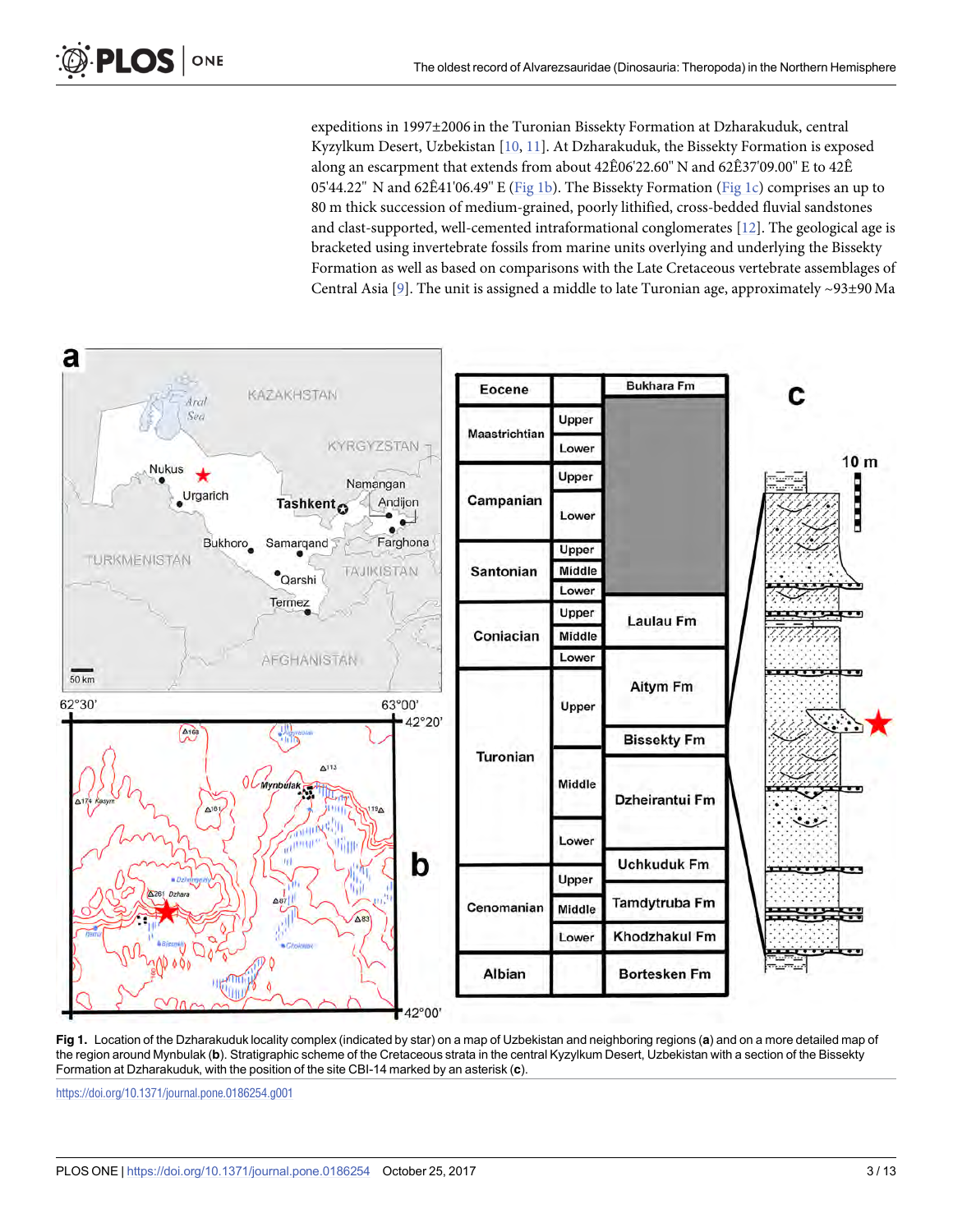<span id="page-3-0"></span>[\[13\]](#page-11-0). Fossils were recovered by surface collecting at the most fossiliferous sites in 1977±1994 with subsequent dry and wet screening of 300 metric tons of matrix between 1997 and 2006.

Alvarezsaurid remains are the rarest dinosaurian fossils in the Dzharakuduk faunal assemblage. There are only seven alvarezsaurid bones known out of some 3500 cataloged dinosaurian specimens from Dzharakuduk. Alvarezsaurid bones were collected from sites CBI-14 and CBI-4 where the most intensive screen-washing of fossil-bearing sediments was undertaken. This highlights the importance of screen-washing large quantities of matrix for the recovery of rare faunal elements.

The locality information following catalog numbers uses prefixes established by Nesov for localities within the middle-upper of the Bissekty Formation: CBIÐCentral (Kyzylkum) Bissekty.

Carpal terminology follows  $[14]$ . The digits in the tetanuran manus are interpreted as II-IV following [\[15\]](#page-12-0).

#### **Systematic paleontology**

Dinosauria Owen, 1842 [[16](#page-12-0)] Saurischia Seeley, 1887 [[17](#page-12-0)] Theropoda Marsh, 1881 [\[18\]](#page-12-0) Maniraptora Gauthier, 1986 [[19](#page-12-0)] Alvarezsauridae Bonaparte, 1991 [\[20\]](#page-12-0) Alvarezsauridae gen. et sp. indet.

#### **Material**

ZIN PH 2441/16 (CBI-4e), two articulated posterior caudal vertebrae; ZIN PH 2442/16 (CBI-14), posterior caudal vertebra missing the ventral portion of the centrum; ZIN PH 2440/16 (CBI-14), right carpometacarpus; ZIN PH 2443/16 (CBI-4), left carpometacarpus; ZIN PH 2444/16 (CBI-14), left manual phalanx II-1; ZIN PH 2445/16 (CBI-), ungual phalanx of right manual digit II; ZIN PH 2446/16 (CBI-4), poorly preserved ungual phalanx of manual digit II (side uncertain).

#### Locality and horizon

Dzharakuduk, central Kyzylkum Desert, Uzbekistan; Bissekty Formation; Upper Cretaceous (middle-upper Turonian).

#### **Description**

**Caudal vertebrae.** The posterior caudal vertebrae are procoelous and elongate, with a ratio of centrum length to anterior centrum width of 2.91 [\(Fig 2\)](#page-4-0). The cotyle and condyle of the centrum are round in outline in end view. The condyle is hemispherical. In lateral view, the centrum has a deeply concave ventral margin. Its ventral surface bears a shallow longitudinal groove, which is flanked by low ridges laterally. The centrum is almost quadrangular in cross-section and hollow. The neural canal is oval and dorsoventrally compressed in outline. The neural arch lacks a neural spine and transverse processes. The prezygapophyses project anteriorly beyond the centrum whereas the postzygapophyses are in line with the posterior end of the centrum. The articular surfaces of the pre- and postzygapophyses are oval in outline. Faint ridges border a broad prespinal depression and connect the prezygapophyses to a point corresponding to the position of a neural spine on other vertebrae. Anterior to that point, a small foramen is connected to the longitudinal groove within the prespinal depression. This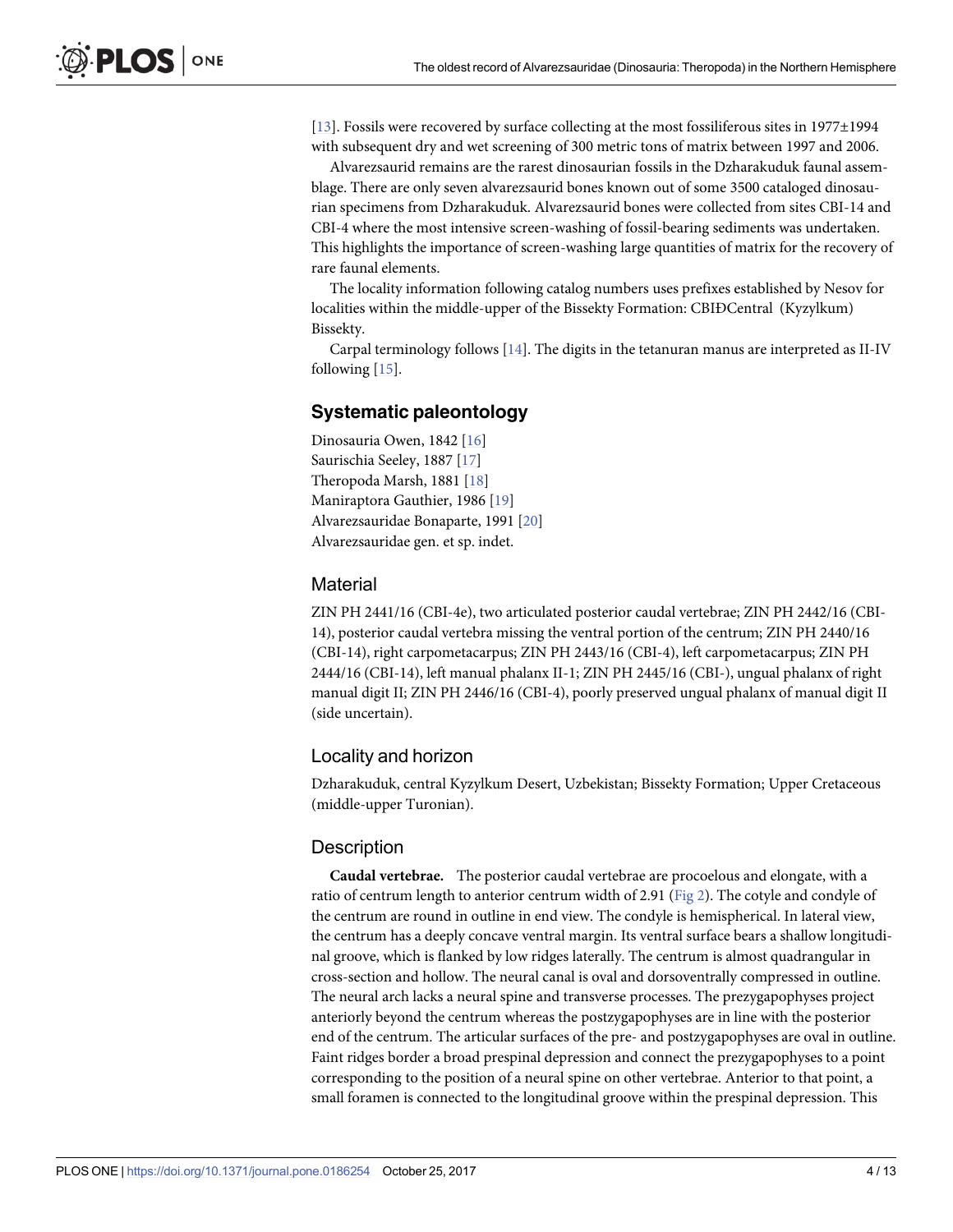

**[Fig 2. A](#page-3-0)lvarezsauridae gen. et sp. indet., posterior caudal vertebrae.** Dzharakuduk, Uzbekistan; Bissekty Formation, Upper Cretaceous (Turonian). **a-e**, ZIN PH 2441/16, two vertebrae preserved in articulation, in anterior (**a**), dorsal (**b**), posterior (**c**), lateral (**d**), and ventral (**e**) views. **f-j**, ZIN PH 2442/16, vertebra missing ventral part of the centrum, in dorsal (**f**), lateral (**g**), ventral (**h**), anterior (**i**), and posterior (**j**).

ONE

<span id="page-4-0"></span>PLOS I

foramen opens into a longitudinal canal within the neural arch. This canal opens posteriorly between the closely spaced postzygapophyses in ZIN PH 2442/16 (Fig 2j) but is closed posteriorly in ZIN PH 2441/16 (Fig 2c). In the latter specimen, the canal is visible in mid-section on the broken vertebra (Fig 2a). At the posterior part of the neural arch, there is a triangular depression bordered by distinct ridges. About half of this depression is above the postzygapophyses. A distinct median ridge extends between the prespinal depression and the triangular depression. A pronounced ridge is developed between the pre- and postzygapophysis.

**Carpometacarpus.** Two carpometacarpi have been recovered. ZIN PH 2440/16 represents a right carpometacarpus consisting of the complete metacarpal II and possibly incorporating the semilunar carpal [[21](#page-12-0)] and the distal end of metacarpal III indistinguishably fused with metacarpal II ([Fig 3a±3d\)](#page-5-0). ZIN PH 2443/16 is a left carpometacarpus, about 33% larger than ZIN PH 2440/16, and its metacarpal III is completely fused with metacarpal II (Fig  $3e\pm$ [3h](#page-5-0)). A tiny metacarpal IV may have also been present but details are not clear. In ZIN PH 2440/16, only the distal part of metacarpal III was fused to metacarpal II whereas the more proximal portion of metacarpal III was not, with a contact surface on metacarpal II. The flattened metacarpal II is convex dorsally and concave ventrally. On the dorsal surface, the two planes meet along the midline but there is no distinct longitudinal ridge as in *Patagonykus puertai* [[8](#page-11-0)]. In dorsal/ventral view, metacarpal II has a subtrapezoidal outline with convex medial and proximal margins and a concave lateral margin. On its proximal margin, there two distinct articular surfaces, the central and the medial facets. The medial facet is triangular and convex. In ZIN PH 2443/16, the medial facet is clearly divided into two planes, which are set at an angle and correspond to the contacts for metacarpals II and III. In ZIN PH 2440/16, only part of this facet, corresponding to the contact with metacarpal III, is present. The central facet is bean-shaped and also convex. The distal margin of the bone is occupied by the ginglymoid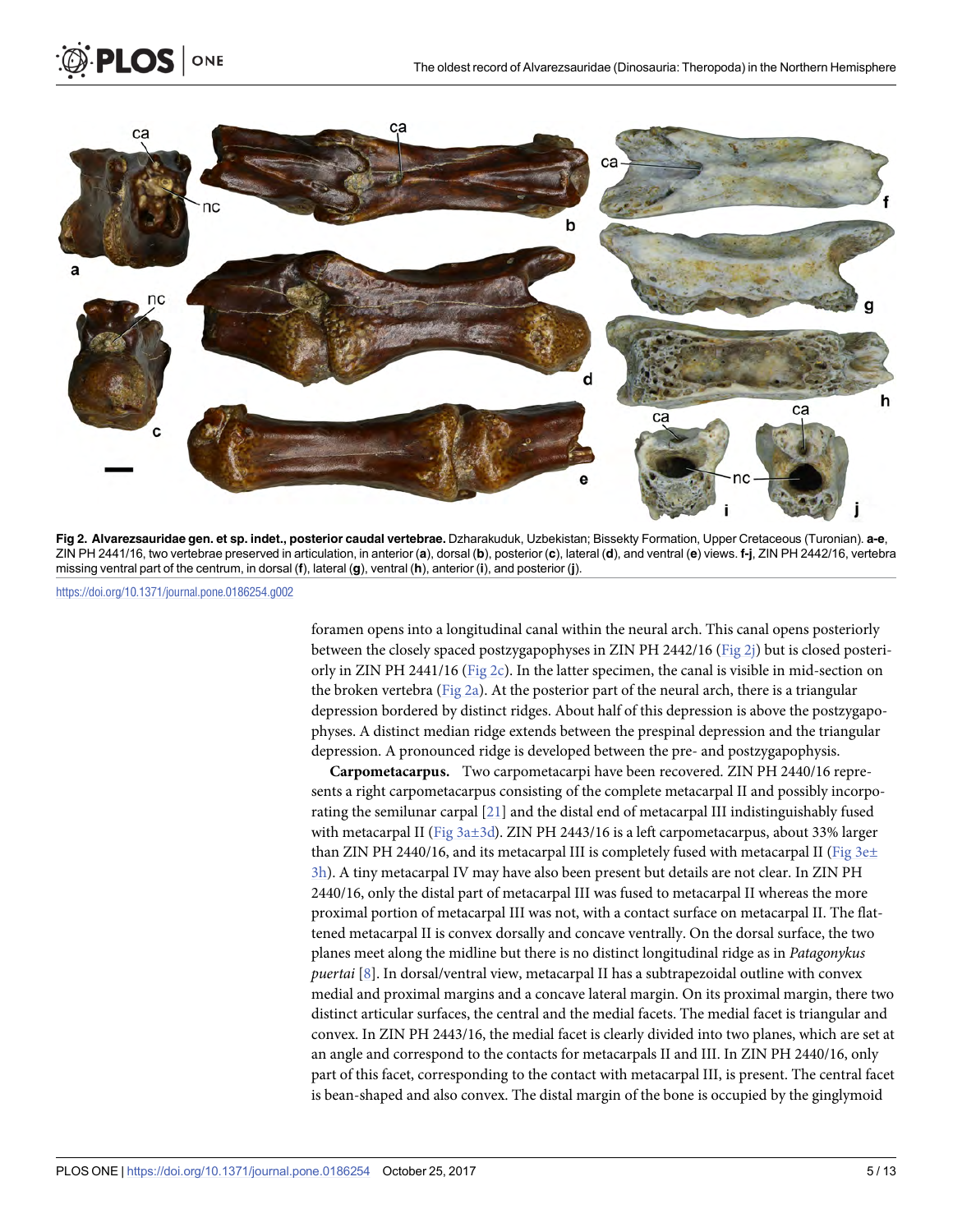<span id="page-5-0"></span>![](_page_5_Figure_2.jpeg)

**[Fig 3. A](#page-4-0)lvarezsauridae gen. et sp. indet., carpometacarpus.** Dzharakuduk, Uzbekistan; Bissekty Formation, Upper Cretaceous (Turonian). **a-d**, ZIN PH 2440/16, right carpometacarpus, in proximal (**a**), ventral (**b**), dorsal (**c**), and distal (**d**) views. **e-h**, ZIN PH 2443/16, left carpometacarpus, in proximal (**e**), ventral (**f**), dorsal (**g**), and distal (**h**) views. Abbreviations: cf, central facet; icg, intercondylar groove; lc, lateral condyle; mc, medial condyle; mf, medial facet; mcII, metacarpal II; mcIII, metacarpal III; mcIV?, possible metacarpal IV; s, suture between metacarpals II and III. Scale bars equal 1 mm.

articular surface for the proximal phalanx of manual digit II. The distal articular surface is clearly defined with sharp margins and almost equally exposed on the dorsal and ventral surfaces of the bone. The lateral condyle of metacarpal II is globular, with its main axis extending perpendicular to the dorsoventral plane. The medial condyle is more compressed dorsoventrally and has an obliquely aligned main axis. The angle between the axes of the two condyles is about 63Ê(ZIN PH 2440/16). A wide intercondylar groove separates the two condyles. Both distal condyles of metacarpal II project almost equally distally. In ZIN PH 2440/16, metacarpal III has the distal articular condyle separated from the lateral condyle of metacarpal II by a groove. This groove is wide on the dorsal surface of the bone and tapers towards the ventral surface. The articular condyle of metacarpal III is eroded on ZIN PH 2443/16. On that specimen, metacarpal III constitutes about one third of the width of the carpometacarpus, much more than in *Mononykus olecranus* [\[21\]](#page-12-0). There is a faint trace of the separation between metacarpals II and III on the dorsal side of ZIN PH 2443/16.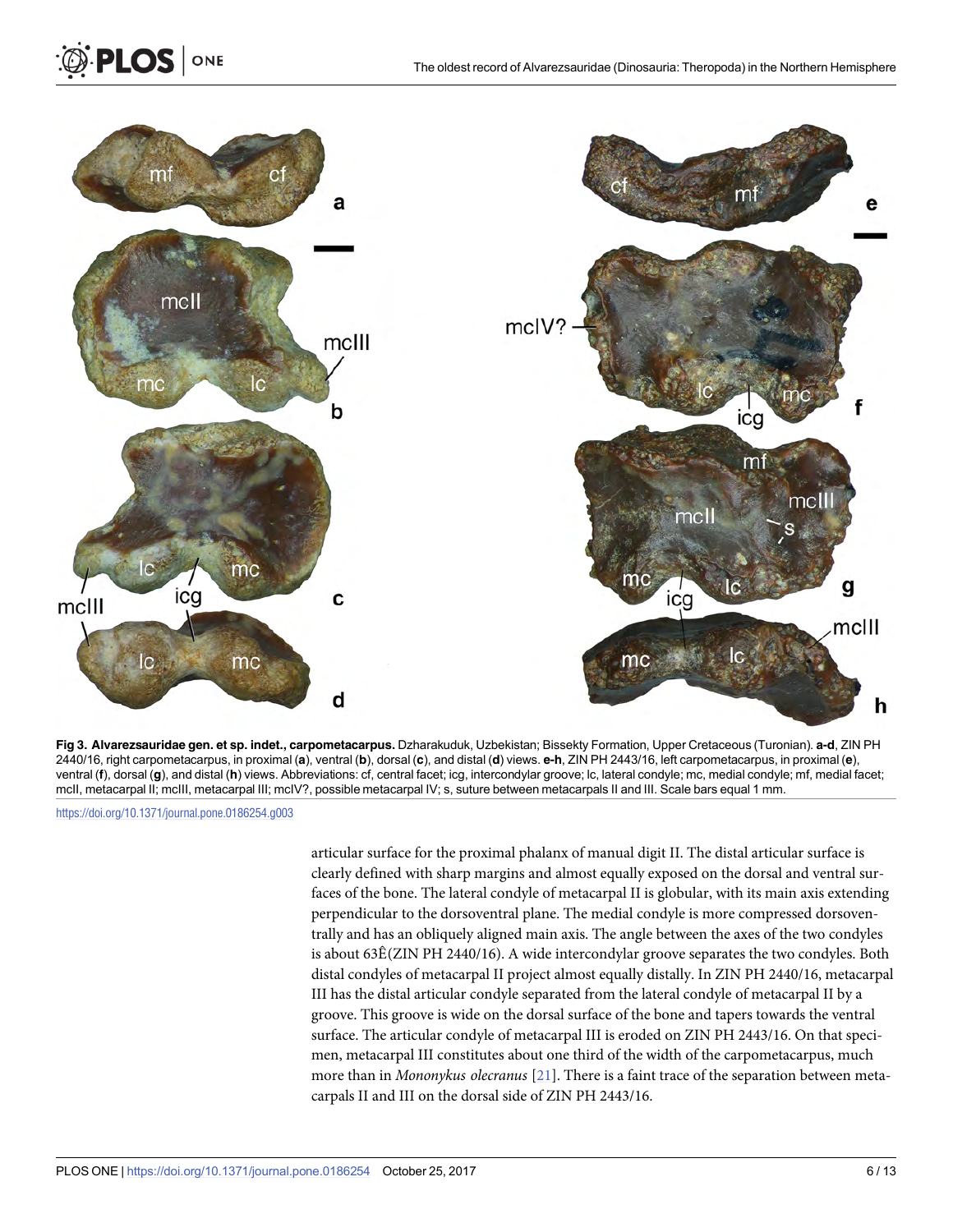<span id="page-6-0"></span>![](_page_6_Figure_2.jpeg)

**Fig 4. Alvarezsauridae gen. et sp. indet., ZIN PH 2444/16, left manual phalanx II-1, in distal (a), proximal (b), medial (c), dorsal (d), lateral (e), and ventral (f) views.** Dzharakuduk, Uzbekistan; Bissekty Formation, Upper Cretaceous (Turonian). Abbreviations: lcn, lateral condyle; lco, lateral cotyle; mco, medial cotyle; mcn, medial condyle. Scale bar equals 1 mm.

**Manual phalanx II-1.** The left proximal phalanx of manual digit II (ZIN PH 2444/16; Fig 4) perfectly articulates with the carpometacarpus ZIN PH 2443/16. Both specimens appear to represent fully grown individuals. The proximal articular surface of the phalanx is asymmetrical (Fig 4b), with its proximal cotyles separated by a ridge and mirroring the shape of the distal condyles of metacarpal II. The lateral cotyle is more globular whereas the medial cotyle is more oblique. The dorsal side bears a distinct subcircular depression between the distal condyles (Fig 4d), as in *Mononykus olecranus* Perle et al., 1991 [\[21\]](#page-12-0) and *Patagonykus puertai* [[8](#page-11-0)]. On the ventral side, there are lateral ridges connected with the proximal articular surfaces (Fig 4f). These ridges extend for about half the length of the phalanx. The medial ridge is the more prominent of the two. On the side, a distinct oblique ridge connects the proximal articular surfaces to the lateral distal condyle (Fig  $4e$ ). On the distal end of the phalanx, a narrow intercondylar groove separates the well-developed condyles of the ginglymus. The lateral condyle is slightly larger and extends more distally than the medial one. There are distinct, teardropshaped pits for the collateral ligaments on the lateral and medial aspects of the distal end of the phalanx. The lateral pit is slightly deeper than the medial one.

**Manual phalanx II-2 (ungual).** ZIN PH 2445/16 is a nearly complete, well-preserved ungual phalanx of a right manual digit II [\(Fig 5\)](#page-7-0). It closely matches the size of the preungual phalanx ZIN PH 2444/16. ZIN PH 2446/16 is a poorly preserved ungual of a manual digit II, which does not differ in observable details from ZIN PH 2445/16. The ungual is strongly curved. If its long axis is aligned horizontally, the proximal articular surface faces proximoventrally [\(Fig 5b\)](#page-7-0). The proximal articular surface is slightly asymmetrical, with the lateral cotyle being slightly larger than the medial one. A robust ridge separates the cotyles. The ungual lacks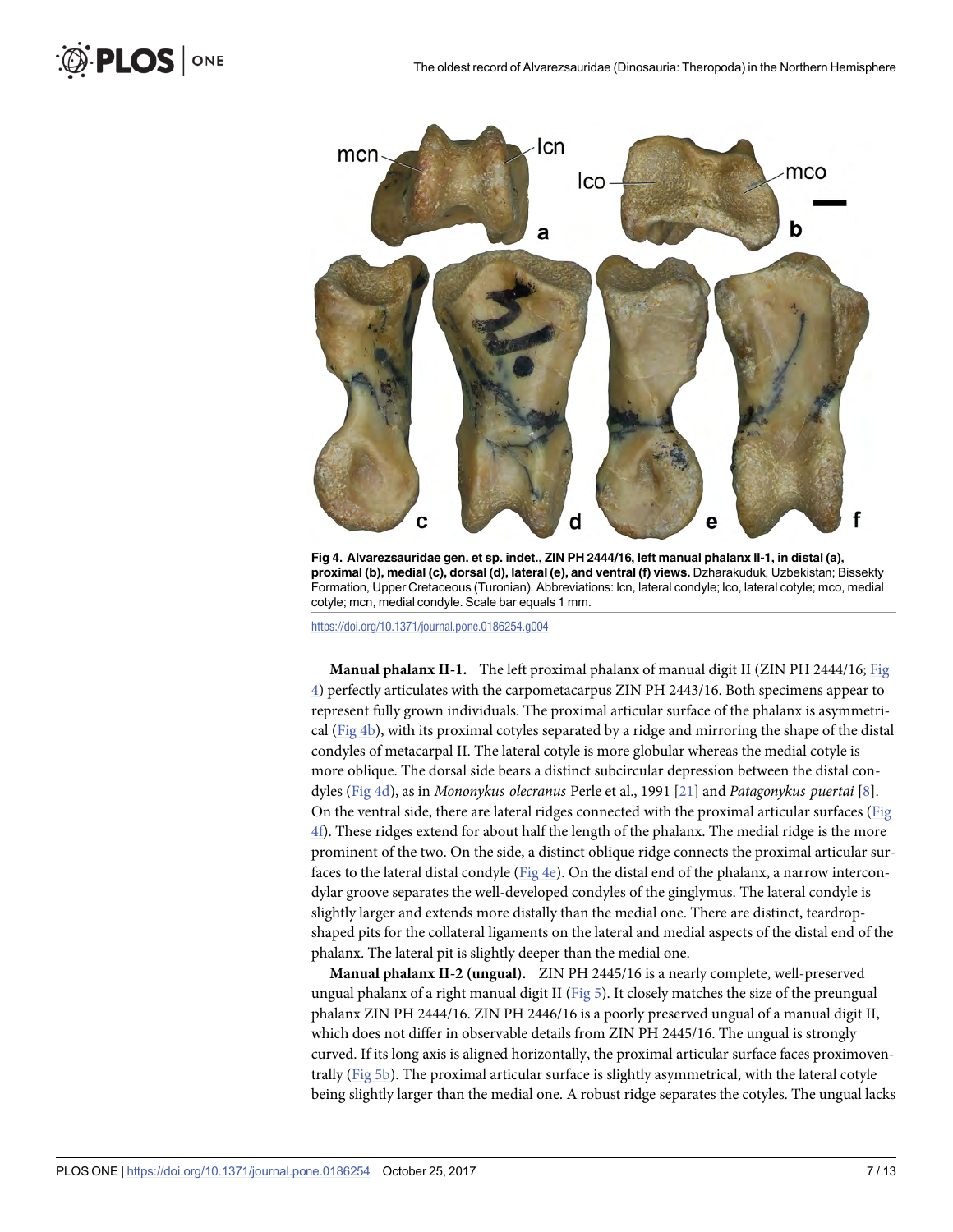<span id="page-7-0"></span>![](_page_7_Figure_2.jpeg)

**[Fig 5. A](#page-6-0)lvarezsauridae gen. et sp. indet., ZIN PH 2445/16, right manual phalanx II-2 (ungual), in dorsal (a), lateral (b), ventral (c), and proximal (d) views.** Dzharakuduk, Uzbekistan; Bissekty Formation, Upper Cretaceous (Turonian). Abbreviations: lco, lateral cotyle; lg, lateral groove; mco, medial cotyle; vf, ventral foramen; vs, ventral sulcus. Scale bar equals 1 mm.

a flexor tubercle or a dorsal lip. The lateral groove becomes deeper distally. The ventral rim of the groove does not protrude above the level of the dorsal rim. More proximally, the lateral groove divides into two branches. One branch continues proximally whereas the other branch extends to the ventral surface of the phalanx where it forms a distinct lateral groove (`ventral foramen' in Fig 5b and 5c). A distinct but shallow ventral sulcus is present along the midline on the ventral surface of the ungual (Fig 5c and 5d).

#### **Measurements**

Caudal vertebra ZIN PH 2440/16: anterior height of centrum (ACH) 2.7 mm; anterior width of centrum (ACW) 3.4 mm; anterior width of neural arch (between lateral margins of prezygapophyses) (ANW) 5.6 mm; centrum length (CL) 9.9 mm; posterior height of centrum (PCH) 2.6 mm; posterior centrum width (PCW) 3.0 mm; posterior width of neural arch (between lateral margins of postzygapophyses) (PNW) 2.2 mm.

Carpometacarpus ZIN PH 2440/16: maximum proximodistal length 4.3 mm; maximum mediolateral width (metacarpal II + III) 6.4 mm. ZIN PH 2443/16: maximum proximodistal length 5.7 mm; maximum mediolateral width (metacarpal II + III) 8.4 mm.

Manual phalanx II-1 (ZIN PH 2444/16): length 8.6 mm; proximal width 4.8 mm; distal width 3.5 mm.

Manual phalanx II-2 (ungual; ZIN PH 2445/16): proximal width 3.7 mm.

#### **Comparisons**

Posterior caudal vertebrae of Alvarezsauridae are best known in *Shuvuuia deserti* Chiappe et al., 1998 [[22](#page-12-0)]. These vertebrae closely resemble those from the Bissekty Formation in having elongate centra and short prezygapophyses, in the absence of a neural spine, the presence of a sulcus extending along the entire length of the ventral surface of the centrum, and the presence of a triangular depression on the posterior part of the neural arch. The longitudinal canal within the neural arch has not previously been described for alvarezsaurid caudals, but it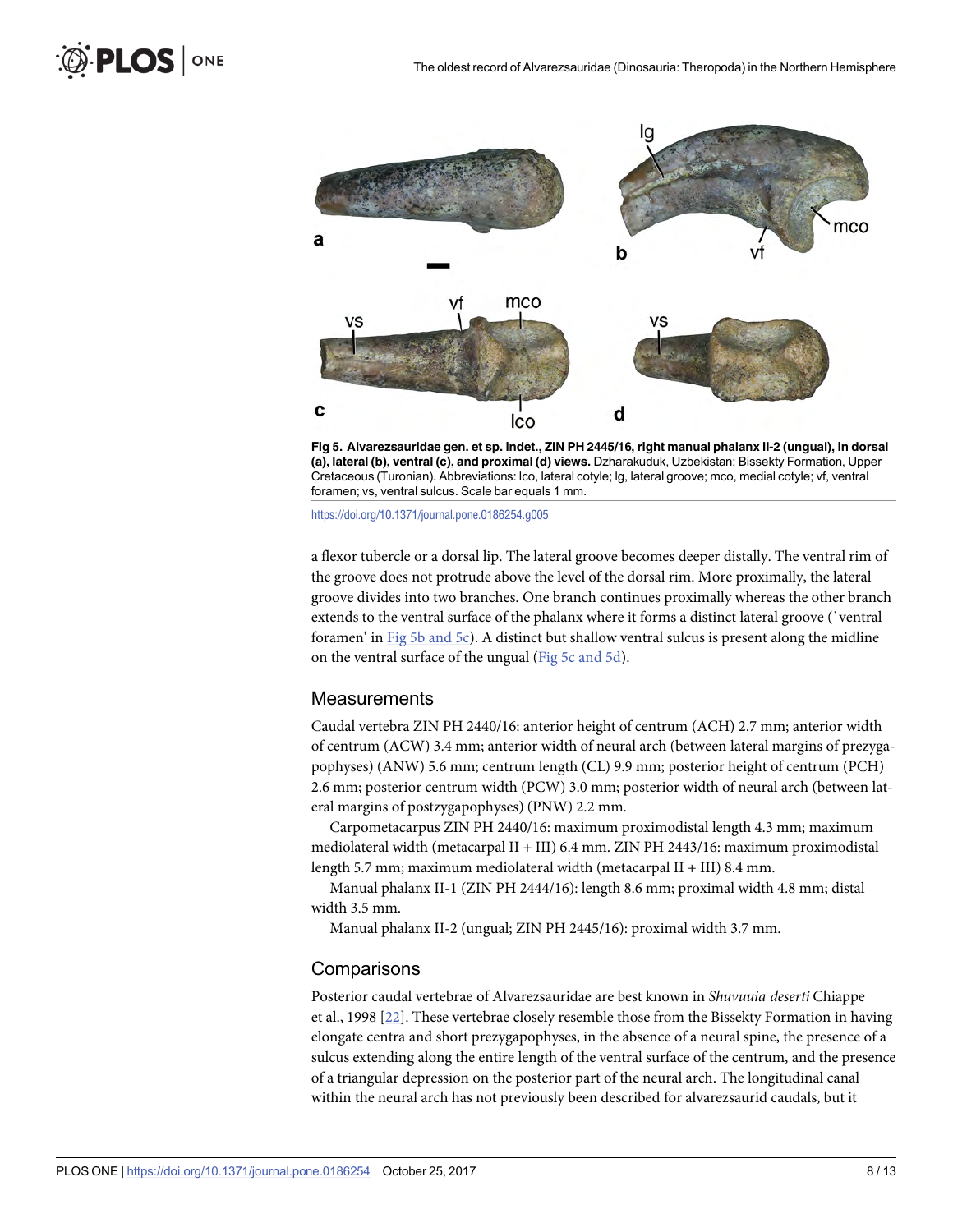appears to be present in *Shuvuuia deserti* based on a photograph (fig. 4 in [\[22\]](#page-12-0)). This canal was also figured on the anterior caudals of *Achillesaurus manazzonei* Martinelli and Vera, 2007 [\[23\]](#page-12-0) but incorrectly labeled <sup>a</sup>neural canal<sup>o</sup> (fig. 3B in [23]); the actual neural canal extends between the centrum and neural arch. The posterior caudal vertebrae of *Alvarezsaurus calvoi* Bonaparte, 1991 (fig. 25C in [\[20](#page-12-0)]) resemble those of the Bissekty alvarezsaurid in their strongly convex ventral profile.

Among the alvarezsaurids, the carpometacarpus has been described for *Patagonykus puertai*, *Mononykus olecranus*, and *Linhenykus monodactylus* Xu et al., 2011 [\[1,](#page-11-0) [2](#page-11-0), [8](#page-11-0), [14](#page-11-0), [21](#page-12-0)]. In ZIN PH 2443/16, metacarpal III is much less reduced than in the latter two taxa. In *Patagonykus puertai*, the medial margin of metacarpal II is concave, whereas in *Mononykus olecranus*, *Linhenykus monodactylus*, and the Bissekty carpometacarpi, it is strongly convex (ZIN PH 2440/ 16) or straight (ZIN PH 2443/16). The dorsal surface of metacarpal II of *Patagonykus puertai* bears a longitudinal ridge, which is absent in *Mononykus olecranus* and weakly developed on the Bissekty carpometacarpi. In *Patagonykus puertai* and *Linhenykus monodactylus*, the distal articular surface of metacarpal II is more extensively exposed on the dorsal surface of the bone than on the ventral one. In *Mononykus olecranus* and the Bissekty carpometacarpi, the dorsal and ventral articular surfaces of the distal trochlea are nearly equally exposed. In *Patagonykus puertai* and *Linhenykus monodactylus*, the lateral condyle of the distal trochlea projects more distally than the medial condyle, whereas both condyles equally project distally in *Mononykus olecranus* and the Bissekty carpometacarpi. In *Patagonykus puertai*, unlike in the Bissekty carpometacarpi, the lateral condyle of the distal trochlea of metacarpal II is not globular and its long axis does not extend perpendicular to the dorsoventral plane. In *Mononykus olecranus*, both condyles of the distal trochlea of metacarpal II are more compressed dorsoventrally than in the Bissekty carpometacarpi. Metacarpal II of *Linhenykus monodactylus* is much narrower transversely than those of *Mononykus olecranus* and the Bissekty carpometacarpi. The Bissekty carpometacarpi lack the accessory medial facet present in *Linhenykus monodactylus* and *Mononykus olecranus* [[14](#page-11-0)]. The carpometacarpus is also known, but has not yet been described in detail, for *Shuvuuia deserti*. In the latter, metacarpals II and III are not co-ossified [[1\]](#page-11-0).

The proximal phalanx of manual digit II of the Bissekty alvarezsaurid is proportionally longer and less asymmetrical than that in *Mononykus olecranus* and lacks the dorsal process on the proximal side. ZIN PH 2444/16 is similar to manual phalanx II-1 in the latter taxon in the moderate development of the ventral ridges, whereas the lateral ridge is hypertrophied in the hook-like proximoventral process in *Patagonykus puertai* [[1,](#page-11-0) [2,](#page-11-0) [8](#page-11-0), [24\]](#page-12-0). In ZIN PH 2444/16, the distal condyles are more asymmetrical compared with those in *Patagonykus puertai*, but less asymmetrical than in *Mononykus olecranus*. In the latter taxon, the ventral ridges of the manual phalanx II-1 extend further distally than in ZIN PH 2444/16.

The ungual phalanx of manual digit II (phalanx II-2) is almost identical in its proportions to that in *Albertonykus borealis* Longrich and Currie, 2009 (fig. 4 in [\[4\]](#page-11-0)). Both bones are also similar in the presence of a proximal division of the lateral groove to form a shallow ªYº. This feature has been reported as absent in the Asian and South American alvarezsaurids [\[4\]](#page-11-0). However, at least in *Mononykus olecranus*, this character might be obscured by a bony bridge above the lateral groove that forms the lateral wall of the ventral foramen (fig. 14B in [\[21\]](#page-12-0)). The lateral groove is not bifurcated proximally in *Linhenykus monodactylus*, where the bony bridge is absent and the ventral foramen opens laterally (fig. 9F in [[14](#page-11-0)]), as in the Bissekty alvarezsaurid. The lateral groove is not bifurcated proximally and the ventral foramina are open ventrally (ªventroproximal notchº) on the manual ungual of *Patagonykus puertai* (fig. 2 in [\[24\]](#page-12-0)). The manual unguals of *Alvarezsaurus calvoi* (fig. 4A-C in [[2\]](#page-11-0)) and *Patagonykus puertai* (fig. 2B in [\[24\]](#page-12-0)) differ from those in other alvarezsaurids, including the Bissekty form, in the presence of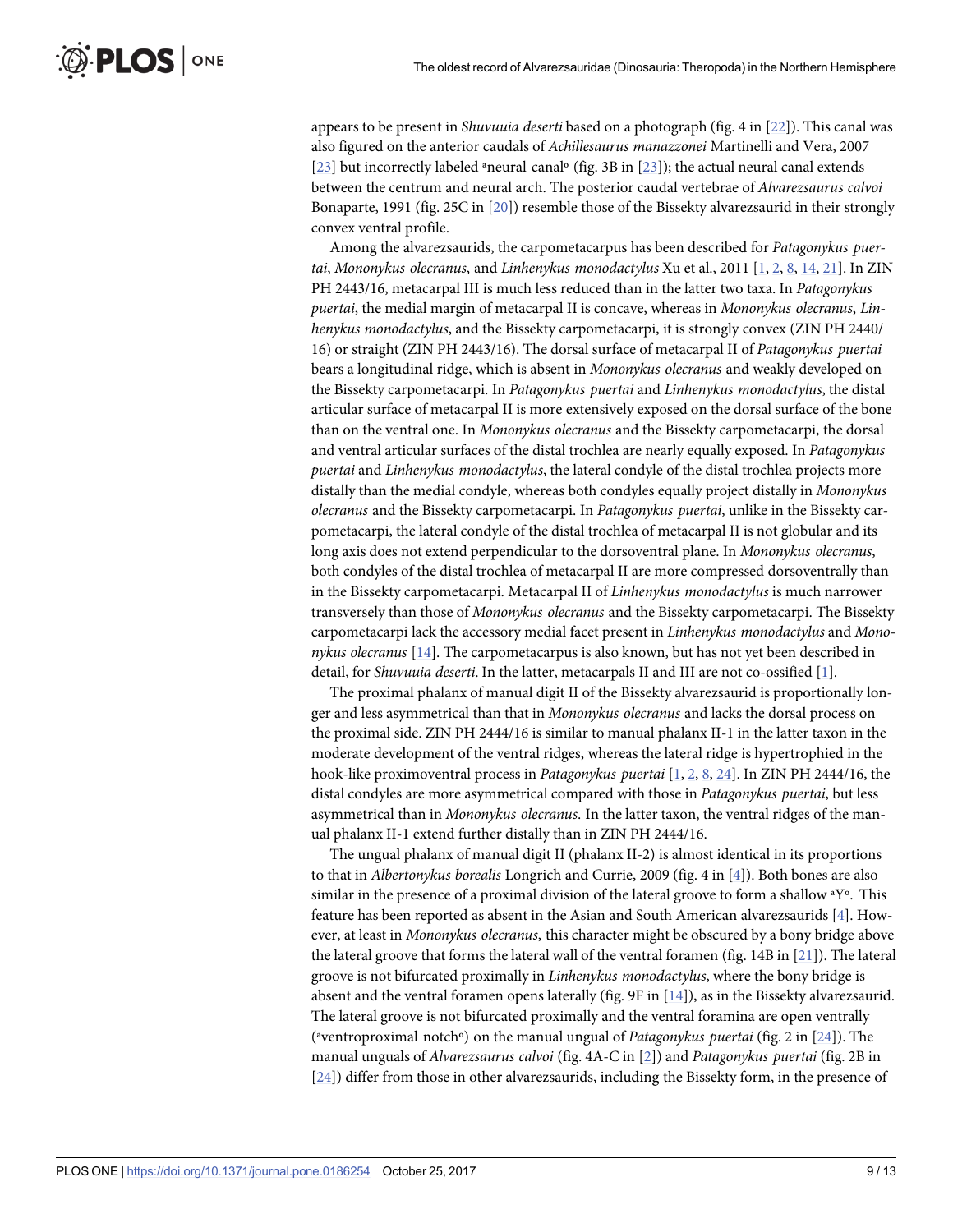<span id="page-9-0"></span>a ventral ridge (flexor tubercle). The lateral groove can be bifurcated proximally on pedal unguals in some alvarezsaurids (Fig. 31F in [[8](#page-11-0)]).

In ZIN PH 2445/16, the proximal articular surface is displaced to the ventral side of the ungual whereas it occupies a terminal position in *Mononykus olecranus* (fig. 14 in [[21](#page-12-0)]). It also differs from the latter in the less developed flattened area on the ventral surface around the ventral foramina. The ventral sulcus in ZIN PH 2445/16 is also present in *Mononykus olecranus*, *Albertonykus borealis*, and *Linhenykus monodactylus* [\[4,](#page-11-0) [14,](#page-11-0) [21\]](#page-12-0), and might prove to be a shared feature for all alvarezsaurids.

#### **Discussion**

The skeletal specializations of Alvarezsauridae are so distinctive that this taxon can be readily identified based even on a few isolated bones. The material from the Bissekty Formation referred to Alvarezsauridae shows the following synapomorphies for this clade: procoelous caudal vertebrae; hypertrophied and strongly depressed metacarpal II; and robust manual digit II with ungual phalanx bearing two proximodistal foramina [[1\]](#page-11-0). The diagnostic characters of the Asian alvarezsaurid subclade, Parvicursorinae Karhu and Rautian, 1996, mostly concern the pelvic girdle and hind limb  $[1, 3, 14, 25 \pm 27]$  $[1, 3, 14, 25 \pm 27]$  $[1, 3, 14, 25 \pm 27]$  $[1, 3, 14, 25 \pm 27]$  $[1, 3, 14, 25 \pm 27]$  $[1, 3, 14, 25 \pm 27]$  and thus cannot be assessed for the available alvarezsaurid remains from the Bissekty Formation. Parvicursorines were more adapted for a cursorial mode of life than the South American alvarezsaurids, as exemplified by the ªarctometatarsalianº structure of the pes and the distally reduced fibula.

The Asian alvarezsaurids differ from *Patagonykus puertai* by the strongly asymmetrical proximal articular surface of manual phalanx II-1, with its dorsolateral corner projecting dorsally [\[1\]](#page-11-0) (dorsal process [[21](#page-12-0)]). The Bissekty alvarezsaurid is more similar in this respect to *Patagonykus puertai*: the proximal articular surface of manual phalanx II-1 is less asymmetrical and lacks the dorsal process. This is apparently a plesiomorphic condition for Alvarezsauridae. The Bissekty alvarezsaurid differs from *Patagonykus puertai* in the absence of hypertrophied, hook-like proximoventral process of manual phalanx II-1. Thus, the Bissekty alvarezsaurid is probably not referable to Patagonykinae Agnolin et al., 2012 [\[26\]](#page-12-0).

The previously oldest known Asian alvarezsaurid, the Coniacian-Santonian *Xixianykus zhangi* Xu et al., 2010, combined the plesiomorphic structure of the synsacrum and pelvis with a fully ªarctometatarsalianº pes [\[27\]](#page-12-0). The Campanian *Linhenykus monodactylus*, with the most derived known structure of the forelimb among alvarezsaurids ([Fig 6](#page-10-0)), was surprisingly placed as the basalmost parvicursorine in some phylogenetic analyses [[3](#page-11-0), [14](#page-11-0)]. The Turonian Bissekty alvarezsaurid cannot be unequivocally attributed to Parvicursorinae because the structure of its pelvis and hind limb remains unknown. However, attribution to this group is plausible because only parvicursorines are known from the Late Cretaceous of Asia to date. The Bissekty form is possibly one of the most basal parvicursorines based on its relatively unmodified metacarpal III, which occupies about one third of the width of the carpometacarpus (Fig  $6$ ), the less asymmetrical proximal articular surface of manual phalanx II-1 and the absence of a dorsal process, the presence of short ventral ridges on that phalanx, and the laterally open ventral foramina on the ungual of manual digit II. The Bissekty alvarezsaurid has a distinctive canal within the neural arch of the posterior caudal vertebrae, but this feature may have had a wider distribution among Alvarezsauridae.

The current paleobiogeographic scenario for Alvarezsauridae postulates that the clade Alvarezsauria originated in Laurasia (Asia) during the Late Jurassic. During the Late Cretaceous, Alvarezsauridae originated in Gondwana (South America) and dispersed to Laurasia where Parvicursorinae differentiated  $[2\pm 4, 6, 8, 28]$  $[2\pm 4, 6, 8, 28]$  $[2\pm 4, 6, 8, 28]$  $[2\pm 4, 6, 8, 28]$  $[2\pm 4, 6, 8, 28]$  $[2\pm 4, 6, 8, 28]$  $[2\pm 4, 6, 8, 28]$ . Some authors have hypothesized that alvarezsaurids initially migrated from Gondwana to North America and then to Asia [[2](#page-11-0), [4\]](#page-11-0).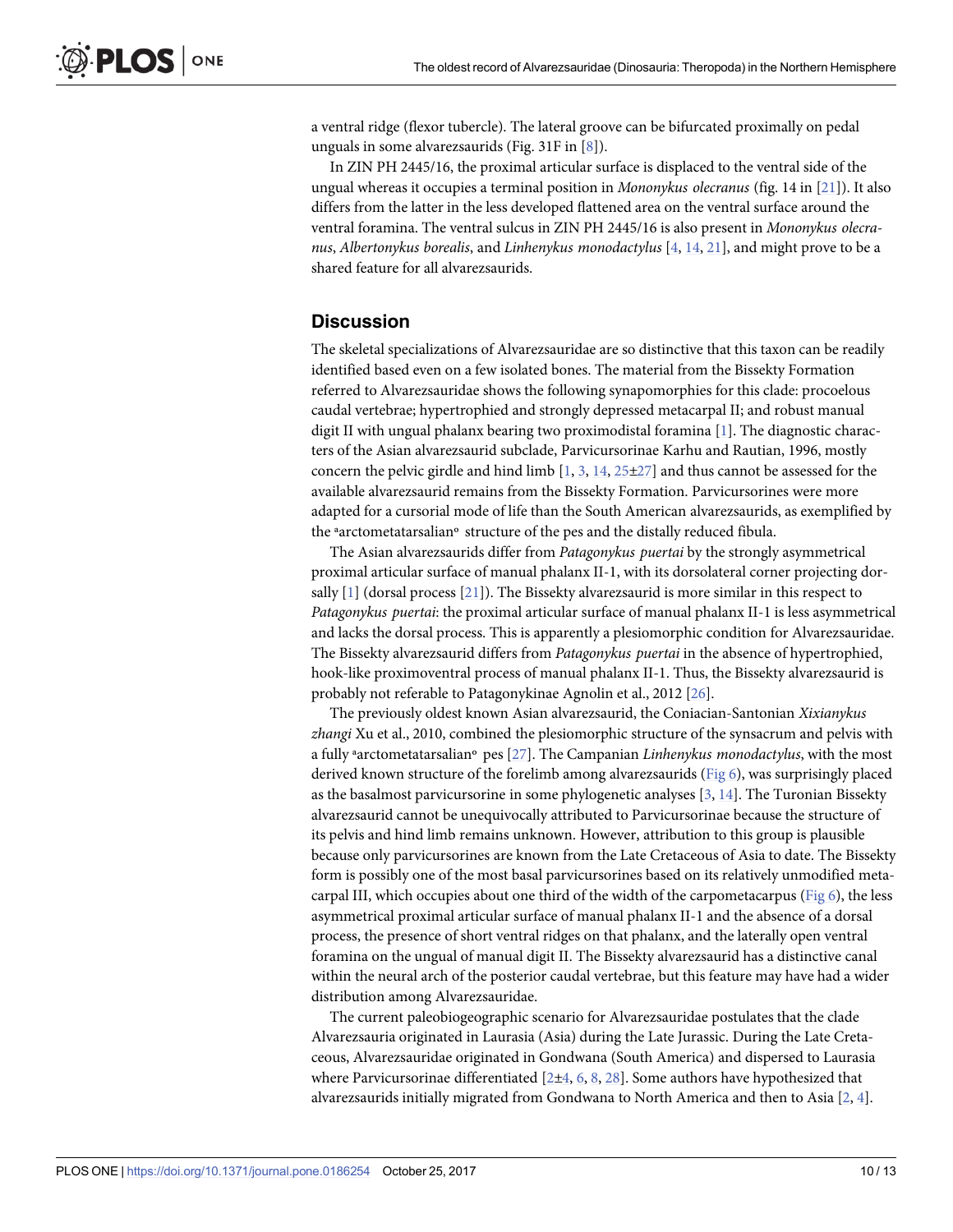<span id="page-10-0"></span> $\mathsf{PLOS}\!\mid\! \mathsf{ONE}$ 

![](_page_10_Figure_2.jpeg)

**[Fig 6. D](#page-9-0)iagrams illustrating stages in the reduction of the manus among Alvarezsauridae (right manus in dorsal view; II-IVÐ manual digits II-IV; manual digit II is shown in blue and manual digits III and IV in green). a**, *Linhenykus monodactylus*; **b**, *Shuvuuia deserti* and *Mononykus olecranus*; **c**, Bissekty alvarezsaurid (reconstructed manual digits III and IV indicated in lighter shade). **a** and **b** redrawn from [\[3](#page-11-0)].

<https://doi.org/10.1371/journal.pone.0186254.g006>

Other researchers suggested that derived Parvicursorinae came to North America from Asia, where this group was abundant during the Campanian and Maastrichtian [\[3,](#page-11-0) [14,](#page-11-0) [26,](#page-12-0) [27\]](#page-12-0). The discovery of an alvarezsaurid in the Turonian of Uzbekistan indicates that this group had a longer evolutionary history in Asia and the origin of this clade might even be connected to this continent.

#### **Acknowledgments**

Fieldwork in Uzbekistan was facilitated by and conducted in cooperation with the Zoological Institute of the National Academy of Sciences of Uzbekistan, particularly D.A. Azimov and Y. A. Chikin. For their efforts in the field, scientific expertise, and camaraderie, we thank A.V.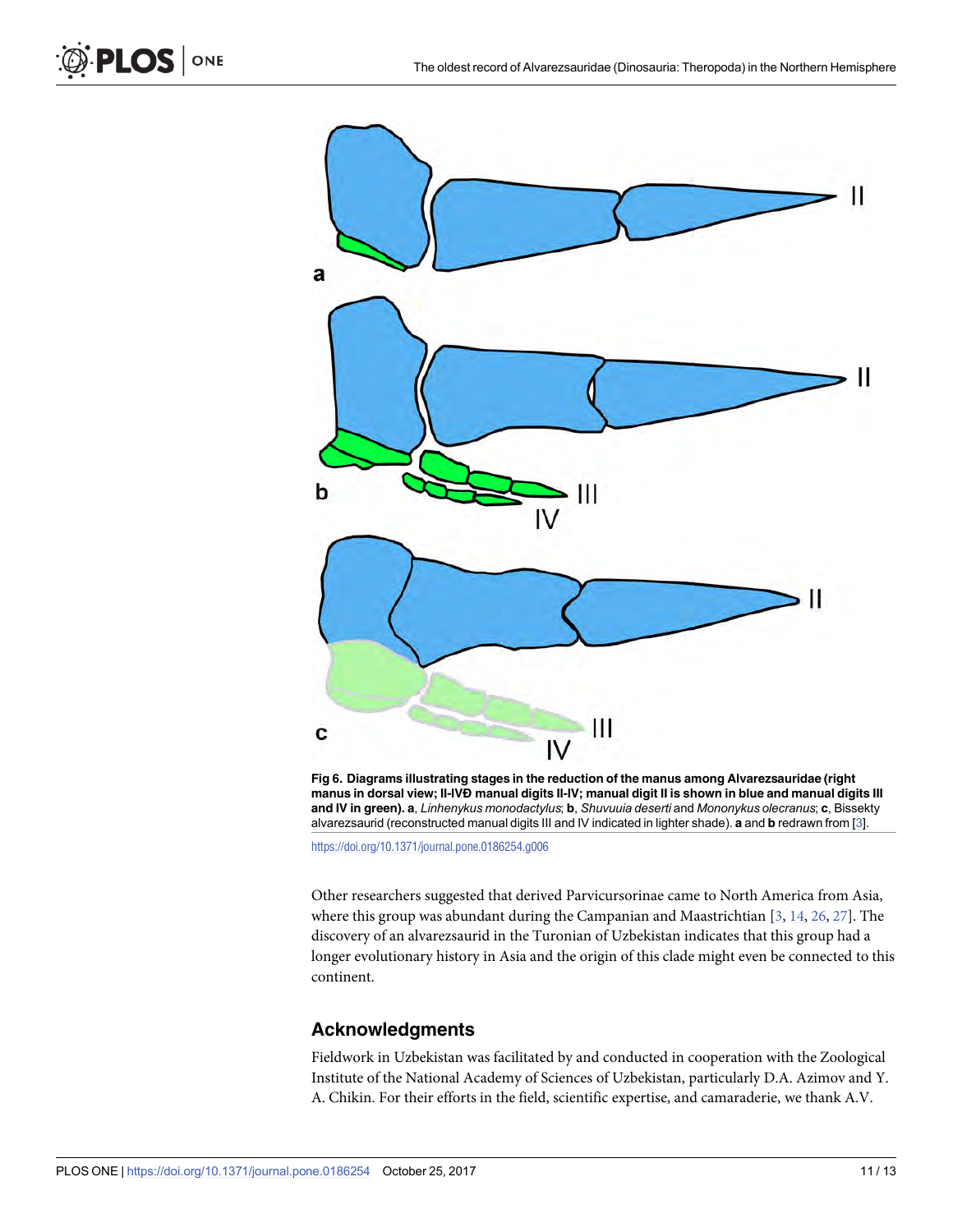<span id="page-11-0"></span>Abramov, J.D. Archibald, G.O. Cherepanov, I.G. Danilov, S. Dominguez, N. Morris, C.M. Redman, A.S. Resvyi, C. Skrabec, P.P. Skutschas, E.V. Syromyatnikova, and D.J. Ward. AA's work was performed as part of the Russian Government Program of Competitive Growth of Kazan Federal University.

#### **Author Contributions**

**Conceptualization:** Alexander Averianov, Hans-Dieter Sues.

**Formal analysis:** Alexander Averianov, Hans-Dieter Sues.

**Funding acquisition:** Hans-Dieter Sues.

**Investigation:** Alexander Averianov.

**Methodology:** Hans-Dieter Sues.

**Writing ± original draft:** Alexander Averianov, Hans-Dieter Sues.

**Writing ± review & editing:** Hans-Dieter Sues.

#### **References**

- **[1](#page-0-0).** Chiappe LM, Norell MA, Clark JM. The Cretaceous, short-armed Alvarezsauridae: *Mononykus* and its kin. In: Chiappe LM, Witmer LM, editors. Mesozoic Birds: Above the Heads of Dinosaurs. Berkeley: University of California Press; 2002. p. 87±120.
- **[2](#page-0-0).** Novas FE. Alvareszauridae, Cretaceous basal birds from Patagonia and Mongolia. Memoirs of the Queensland Museum. 1996; 39(3):675±702.
- **[3](#page-0-0).** Xu X, Sullivan C, Pittman M, Choiniere JN, Hone D, Upchurch P, et al. A monodactyl nonavian dinosaur and the complex evolution of the alvarezsauroid hand. Proceedings of the National Academy of Sciences USA. 2011; 108(6):2338±42. <https://doi.org/10.1073/pnas.1011052108> PMID: [21262806](http://www.ncbi.nlm.nih.gov/pubmed/21262806)
- **[4](#page-0-0).** Longrich NR, Currie PJ. *Albertonykus* borealis, a new alvarezsaur (Dinosauria: Theropoda) from the early Maastrichtian of Alberta, Canada: implications for the systematics and ecology of the Alvarezsauridae. Cretaceous Research. 2009; 30(1):239±52.
- **[5](#page-0-0).** Naish D, Dyke GJ. *Heptasteornis* was no ornithomimid, troodontid, dromaeosaurid or owl: the first alvarezsaurid (Dinosauria: Theropoda) from Europe. Neues Jahrbuch f衄 Geologie und Palpontologie Monatshefte. 2004; 7:385±401.
- **[6](#page-0-0).** Choiniere JN, Xu X, Clark JM, Forster CA, Guo Y, Han F. A basal alvarezsauroid theropod from the early Late Jurassic of Xinjiang, China. Science. 2010; 327(5965):571±4. [https://doi.org/10.1126/](https://doi.org/10.1126/science.1182143) [science.1182143](https://doi.org/10.1126/science.1182143) PMID: [20110503](http://www.ncbi.nlm.nih.gov/pubmed/20110503)
- **[7](#page-0-0).** Choiniere JN, Clark JM, Norell M, Xu X. Cranial osteology of *Haplocheirus sollers* Choiniere et al., 2010 (Theropoda, Alvarezsauroidea). American Museum Novitates. 2014; 3816:1±44.
- **[8](#page-1-0).** Novas FE. Anatomy of *Patagonykus puerta*i (Theropoda, Avialae, Alvarezsauridae), from the Late Cretaceous of Patagonia. Journal of Vertebrate Paleontology. 1997; 17(1):137±66.
- **[9](#page-1-0).** Averianov AO, Sues H-D. Correlation of Late Cretaceous continental vertebrate assemblages in Middle and Central Asia. Journal of Stratigraphy. 2012; 36(2):462±85.
- **[10](#page-2-0).** Archibald JD, Sues H-D, Averianov AO, King C, Ward DJ, Tsaruk OI, et al. PreÂcis of the Cretaceous paleontology, biostratigraphy and sedimentology at Dzharakuduk (Turonian?-Santonian), Kyzylkum Desert, Uzbekistan. Bulletin of the New Mexico Museum of Natural History and Science. 1998; 14:21±8.
- **[11](#page-2-0).** Nessov LA, Archibald JD, Kielan-Jaworowska Z. Ungulate-like mammals from the Late Cretaceous of Uzbekistan and a phylogenetic analysis of Ungulatomorpha. Bulletin of Carnegie Museum of Natural History. 1998; 34:40±88.
- **[12](#page-2-0).** Redman CM, Leighton LR. Multivariate faunal analysis of the Turonian Bissekty Formation: Variation in the degree of marine influence in temporally and spatially averaged fossil assemblages. Palaios. 2009; 24(1):18±26.
- **[13](#page-2-0).** Gradstein FM, Ogg JG, Schmitz MD, Ogg GM. A Geologic Time Scale 2012. Amsterdam: Elsevier; 2012. xviii + 1144 p.
- **[14](#page-1-0).** Xu X, Upchurch P, Ma Q, Pittman M, Choiniere JN, Sullivan C, et al. Osteology of the Late Cretaceous alvarezsauroid *Linhenykus monodactylus* from China and comments on alvarezsauroid biogeography. Acta Palaeontologica Polonica. 2013; 58(1):25±46.